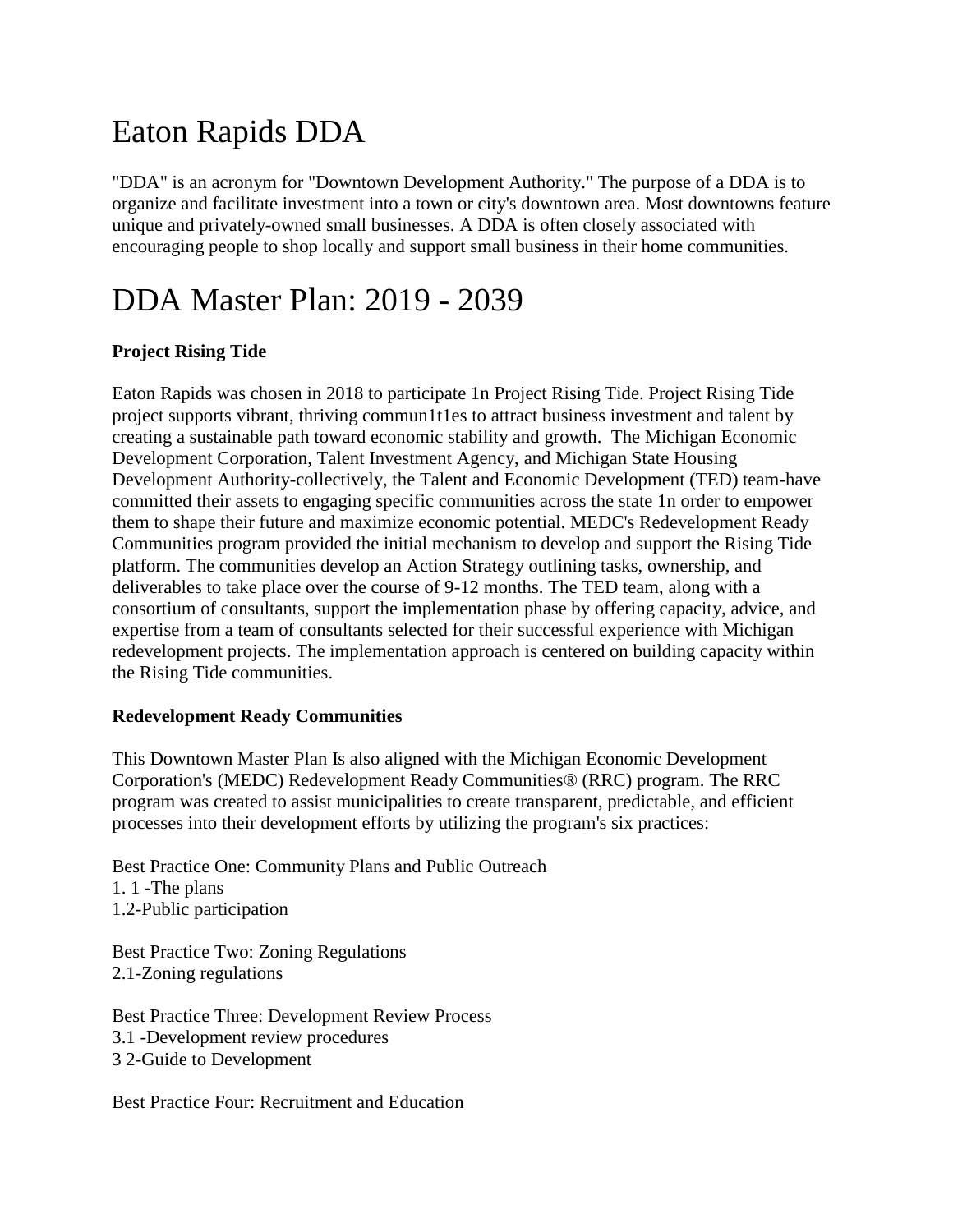- 4.1 -Recruitment and orientation
- 4.2-Education and training

Best Practice Five: Community Prosperity 5.I -Economic development strategy 5.2-Marketing and promotion

Best Practice Six: Redevelopment Ready Sites 6.1 -Redevelopment Ready Sites

This involves planning for new investment and reinvestment, identifying assets and opportunities, and focusing limited resources. RRC empowers communities to shape their future by assisting in the creation of a solid planning, zoning and development foundation to retain and attract businesses. investment and talent. The City of Eaton Rapids sees RRC as being key to the city's efforts and has committed to becoming a Certified RRC Community by creating this transparent. predictable, and

efficient environment within the city s regulatory authority.

#### **Strategic Plan [Overview](https://www.icdda.com/wp-content/uploads/2018/07/strategic_plan.pdf)**

In step with the Downtown Development Authority's adoption of the Downtown Master Plan, Project Rising Tide, and Redevelopment Ready Communities, Eaton Rapids has aligned the master plan with the Main Street Approach to Downtown Revitalization, the City of Eaton Rapids DDA has identified the following as objectives by which to gauge the direction of the DDA from 2019-2039.

The Main Street Approach to downtown revitalization is based on four points:

**Organization** involves creating a strong foundation for a sustainable revitalization effort, including cultivating partnerships, community involvement, and resources for the district.

**Design** supports a community's transformation by enhancing the physical and visual assets that set the commercial district apart.

**Promotion** positions the downtown or commercial district as the center of the community hub of economic activity, while creating a positive image that showcases a community's unique characteristics.

**Economic Vitality** focuses on capital, incentives, and other economic and financial tools to assist new and existing businesses, catalyze property development, and create a supportive environment for entrepreneurs and innovators that drive local economies.

## DDA Projects 2019-2020-2021